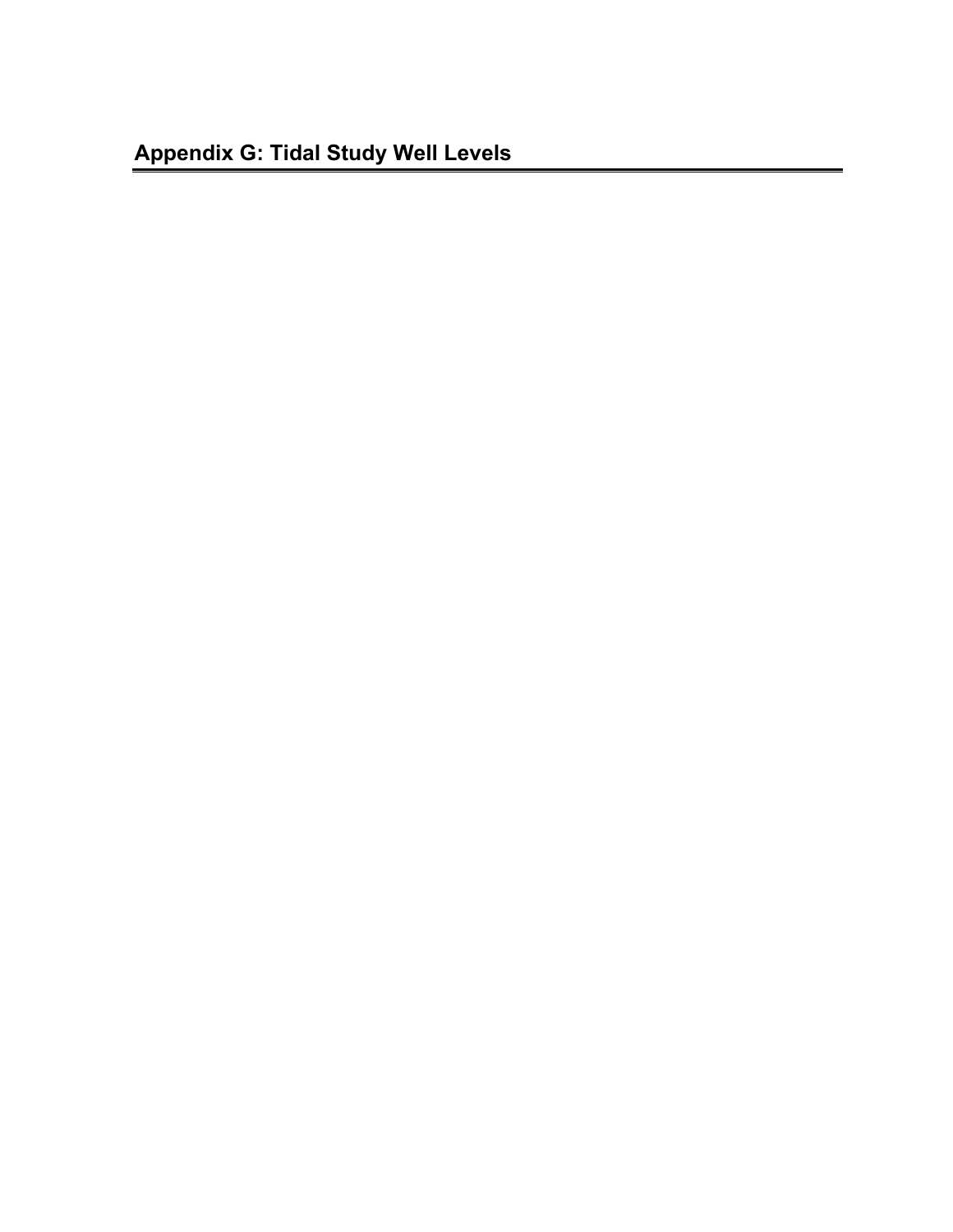#### **WATER ELEVATIONS**



**Elapsed time (min)**

**Figure 1. Preliminary water elevations**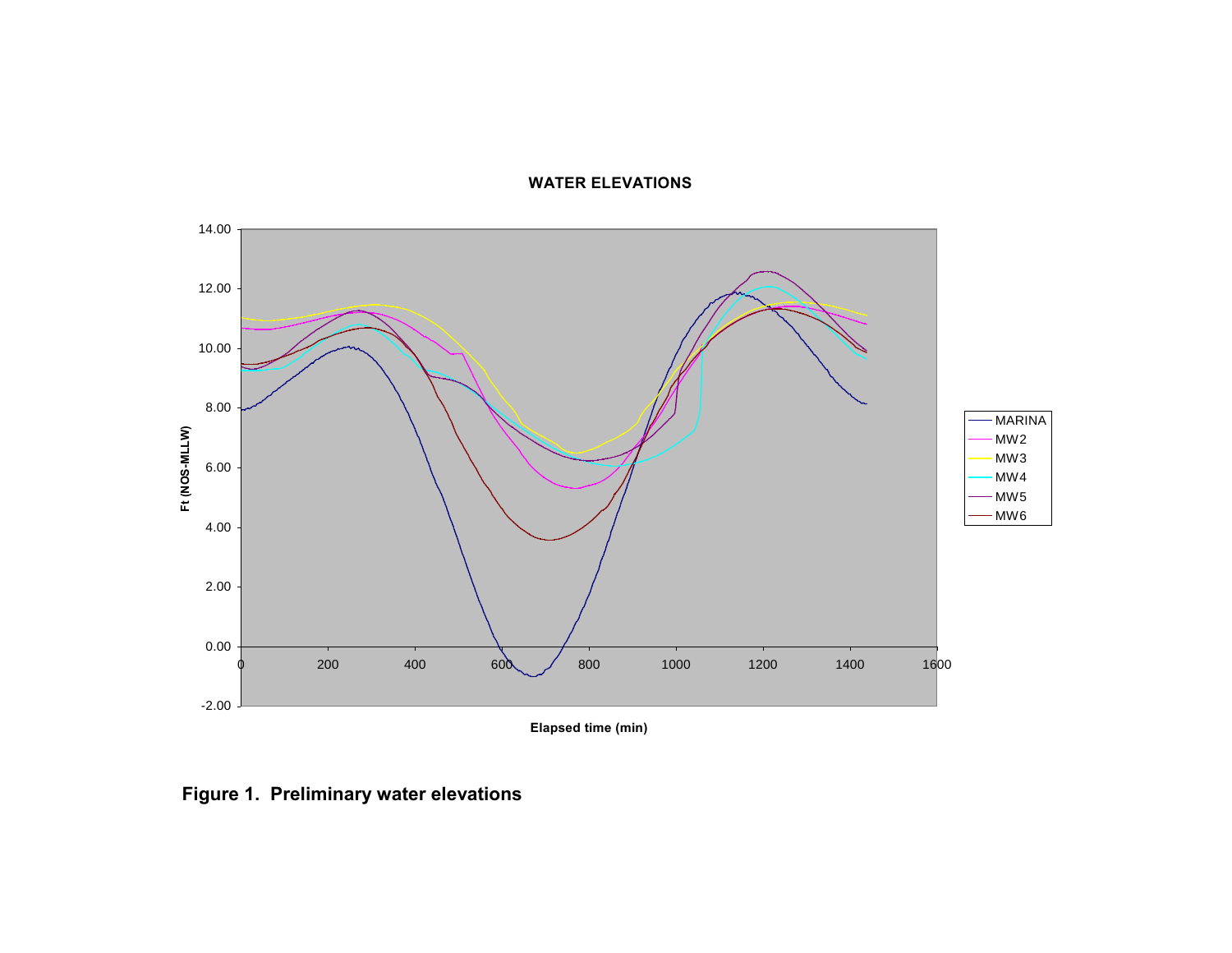|                                | <b>MARINA</b>                            | MW <sub>2</sub>                          | MW <sub>3</sub>                          | MW4                                      | MW <sub>5</sub>                          | MW <sub>6</sub>                          |
|--------------------------------|------------------------------------------|------------------------------------------|------------------------------------------|------------------------------------------|------------------------------------------|------------------------------------------|
| Sensor Serial No.              | 2349013                                  | 2349012                                  | 2349011                                  | 2311001                                  | 2349014                                  | 2327014                                  |
| Sensor Type                    | PT <sub>2</sub> X<br><b>Smart Sensor</b> | PT <sub>2</sub> X<br><b>Smart Sensor</b> | PT <sub>2</sub> X<br><b>Smart Sensor</b> | PT <sub>2</sub> X<br><b>Smart Sensor</b> | PT <sub>2</sub> X<br><b>Smart Sensor</b> | PT <sub>2</sub> X<br><b>Smart Sensor</b> |
| <b>Pressure</b>                |                                          |                                          |                                          |                                          |                                          |                                          |
| Sensor Range                   | 15 psig                                  | 15 psig                                  | 15 psig                                  | 5 psig                                   | 15 psig                                  | 15 psig                                  |
| Minimum                        | 2.48                                     | 2.412                                    | 1.498                                    | 0.946                                    | 1.737                                    | 1.03                                     |
| Maximum                        | 8.074                                    | 5.056                                    | 3.693                                    | 3.554                                    | 4.487                                    | 4.393                                    |
| Mean                           | 5.947                                    | 4.18                                     | 2.98                                     | 2.245                                    | 3.123                                    | 3.146                                    |
| Variance                       | 3.0458                                   | 0.8361                                   | 0.5669                                   | 0.6759                                   | 0.7377                                   | 1.2945                                   |
| <b>Std Deviation</b>           | 1.7452                                   | 0.9144                                   | 0.7529                                   | 0.8221                                   | 0.8589                                   | 1.1378                                   |
| <b>Uploaded Readings (psi)</b> |                                          |                                          |                                          |                                          |                                          |                                          |
| DATE/TIME <sup>a</sup>         | <b>MARINA</b>                            | MW <sub>2</sub>                          | MW3                                      | MW4                                      | MW <sub>5</sub>                          | MW <sub>6</sub>                          |
| 12/8/2003 11:30                | 6.353                                    | 4.741                                    | 3.467                                    | 2.337                                    | 3.107                                    | 3.596                                    |
| 12/8/2003 11:40                | 6.362                                    | 4.734                                    | 3.454                                    | 2.335                                    | 3.085                                    | 3.588                                    |
| 12/8/2003 11:50                | 6.375                                    | 4.729                                    | 3.443                                    | 2.334                                    | 3.07                                     | 3.583                                    |
| 12/8/2003 12:00                | 6.418                                    | 4.725                                    | 3.434                                    | 2.334                                    | 3.07                                     | 3.585                                    |
| 12/8/2003 12:10                | 6.450                                    | 4.721                                    | 3.429                                    | 2.336                                    | 3.083                                    | 3.593                                    |
| 12/8/2003 12:20                | 6.496                                    | 4.719                                    | 3.423                                    | 2.34                                     | 3.104                                    | 3.604                                    |
| 12/8/2003 12:30                | 6.543                                    | 4.721                                    | 3.421                                    | 2.347                                    | 3.132                                    | 3.62                                     |
| 12/8/2003 12:40                | 6.581                                    | 4.724                                    | 3.422                                    | 2.352                                    | 3.165                                    | 3.637                                    |
| 12/8/2003 12:50                | 6.637                                    | 4.733                                    | 3.428                                    | 2.359                                    | 3.2                                      | 3.657                                    |
| 12/8/2003 13:00                | 6.688                                    | 4.743                                    | 3.435                                    | 2.364                                    | 3.236                                    | 3.679                                    |
| 12/8/2003 13:10                | 6.735                                    | 4.755                                    | 3.44                                     | 2.388                                    | 3.275                                    | 3.701                                    |
| 12/8/2003 13:20                | 6.787                                    | 4.768                                    | 3.448                                    | 2.423                                    | 3.322                                    | 3.724                                    |
| 12/8/2003 13:30                | 6.835                                    | 4.782                                    | 3.456                                    | 2.463                                    | 3.377                                    | 3.747                                    |
| 12/8/2003 13:40                | 6.876                                    | 4.796                                    | 3.465                                    | 2.499                                    | 3.434                                    | 3.778                                    |
| 12/8/2003 13:50                | 6.922                                    | 4.811                                    | 3.474                                    | 2.542                                    | 3.485                                    | 3.802                                    |
| 12/8/2003 14:00                | 6.976                                    | 4.826                                    | 3.484                                    | 2.602                                    | 3.53                                     | 3.827                                    |
| 12/8/2003 14:10                | 7.027                                    | 4.841                                    | 3.497                                    | 2.645                                    | 3.578                                    | 3.855                                    |
| 12/8/2003 14:20                | 7.074                                    | 4.855                                    | 3.511                                    | 2.689                                    | 3.621                                    | 3.891                                    |
| 12/8/2003 14:30                | 7.104                                    | 4.874                                    | 3.523                                    | 2.732                                    | 3.662                                    | 3.932                                    |
| 12/8/2003 14:40                | 7.145                                    | 4.889                                    | 3.537                                    | 2.775                                    | 3.702                                    | 3.957                                    |
| 12/8/2003 14:50                | 7.184                                    | 4.903                                    | 3.551                                    | 2.816                                    | 3.741                                    | 3.98                                     |
| 12/8/2003 15:00                | 7.211                                    | 4.918                                    | 3.566                                    | 2.855                                    | 3.778                                    | 4.004                                    |
| 12/8/2003 15:10                | 7.229                                    | 4.927                                    | 3.581                                    | 2.891                                    | 3.814                                    | 4.026                                    |
| 12/8/2003 15:20                | 7.25                                     | 4.939                                    | 3.593                                    | 2.924                                    | 3.845                                    | 4.045                                    |
| 12/8/2003 15:30                | 7.264                                    | 4.95                                     | 3.604                                    | 2.954                                    | 3.876                                    | 4.064                                    |
| 12/8/2003 15:40                | 7.269                                    | 4.959                                    | 3.615                                    | 2.98                                     | 3.901                                    | 4.08                                     |
| 12/8/2003 15:50                | 7.27                                     | 4.966                                    | 3.625                                    | 2.998                                    | 3.916                                    | 4.094                                    |
| 12/8/2003 16:00                | 7.252                                    | 4.968                                    | 3.634                                    | 3.005                                    | 3.92                                     | 4.104                                    |

# **Table 1. Raw monitoring well data**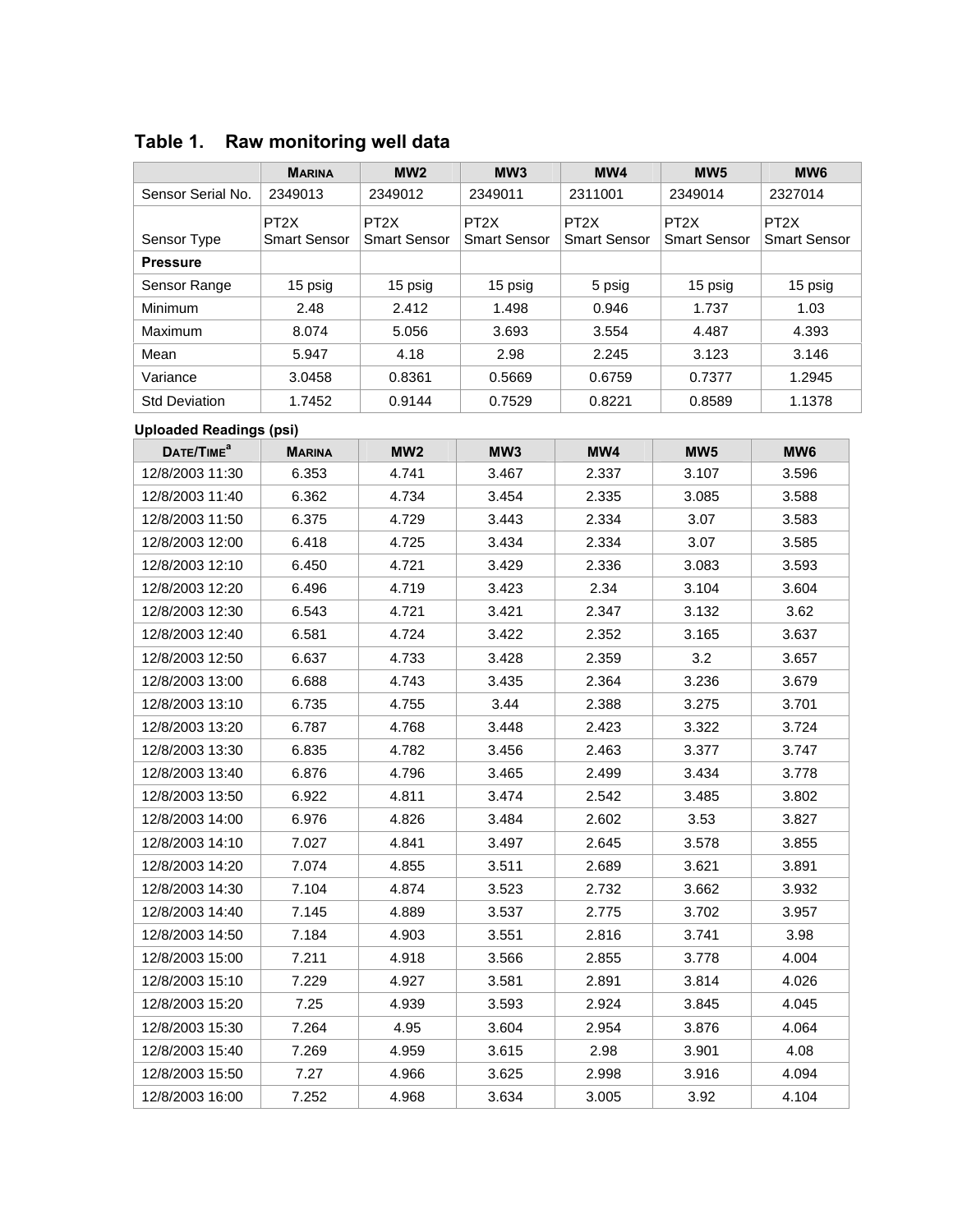### **Table 1, continued**

| DATE/TIME <sup>a</sup> | <b>MARINA</b> | MW <sub>2</sub> | MW <sub>3</sub> | MW4   | MW <sub>5</sub> | MW <sub>6</sub> |
|------------------------|---------------|-----------------|-----------------|-------|-----------------|-----------------|
| 12/8/2003 16:10        | 7.212         | 4.97            | 3.641           | 2.996 | 3.914           | 4.112           |
| 12/8/2003 16:20        | 7.178         | 4.967           | 3.645           | 2.977 | 3.891           | 4.115           |
| 12/8/2003 16:30        | 7.12          | 4.961           | 3.65            | 2.951 | 3.865           | 4.113           |
| 12/8/2003 16:40        | 7.066         | 4.953           | 3.651           | 2.919 | 3.829           | 4.103           |
| 12/8/2003 16:50        | 6.985         | 4.941           | 3.649           | 2.881 | 3.79            | 4.085           |
| 12/8/2003 17:00        | 6.9           | 4.925           | 3.643           | 2.836 | 3.744           | 4.066           |
| 12/8/2003 17:10        | 6.811         | 4.904           | 3.634           | 2.786 | 3.69            | 4.042           |
| 12/8/2003 17:20        | 6.715         | 4.881           | 3.625           | 2.732 | 3.63            | 4.011           |
| 12/8/2003 17:30        | 6.606         | 4.855           | 3.614           | 2.672 | 3.559           | 3.967           |
| 12/8/2003 17:40        | 6.483         | 4.825           | 3.602           | 2.606 | 3.494           | 3.912           |
| 12/8/2003 17:50        | 6.353         | 4.792           | 3.586           | 2.557 | 3.424           | 3.837           |
| 12/8/2003 18:00        | 6.215         | 4.755           | 3.564           | 2.517 | 3.349           | 3.785           |
| 12/8/2003 18:10        | 6.078         | 4.714           | 3.535           | 2.452 | 3.268           | 3.717           |
| 12/8/2003 18:20        | 5.941         | 4.669           | 3.506           | 2.385 | 3.182           | 3.617           |
| 12/8/2003 18:30        | 5.759         | 4.619           | 3.475           | 2.349 | 3.084           | 3.502           |
| 12/8/2003 18:40        | 5.599         | 4.595           | 3.439           | 2.333 | 2.996           | 3.407           |
| 12/8/2003 18:50        | 5.42          | 4.557           | 3.4             | 2.322 | 2.958           | 3.297           |
| 12/8/2003 19:00        | 5.266         | 4.517           | 3.36            | 2.306 | 2.946           | 3.143           |
| 12/8/2003 19:10        | 5.144         | 4.468           | 3.312           | 2.285 | 2.936           | 3.039           |
| 12/8/2003 19:20        | 4.98          | 4.424           | 3.257           | 2.26  | 2.926           | 2.924           |
| 12/8/2003 19:30        | 4.793         | 4.373           | 3.199           | 2.23  | 2.913           | 2.794           |
| 12/8/2003 19:40        | 4.622         | 4.365           | 3.141           | 2.197 | 2.896           | 2.648           |
| 12/8/2003 19:50        | 4.442         | 4.37            | 3.083           | 2.16  | 2.877           | 2.516           |
| 12/8/2003 20:00        | 4.25          | 4.355           | 3.023           | 2.122 | 2.85            | 2.404           |
| 12/8/2003 20:10        | 4.073         | 4.224           | 2.961           | 2.081 | 2.815           | 2.293           |
| 12/8/2003 20:20        | 3.89          | 4.095           | 2.897           | 2.039 | 2.775           | 2.178           |
| 12/8/2003 20:30        | 3.714         | 3.966           | 2.834           | 1.994 | 2.731           | 2.073           |
| 12/8/2003 20:40        | 3.547         | 3.839           | 2.768           | 1.947 | 2.676           | 1.956           |
| 12/8/2003 20:50        | 3.387         | 3.711           | 2.693           | 1.898 | 2.601           | 1.852           |
| 12/8/2003 21:00        | 3.241         | 3.581           | 2.582           | 1.849 | 2.527           | 1.771           |
| 12/8/2003 21:10        | 3.081         | 3.47            | 2.492           | 1.799 | 2.464           | 1.665           |
| 12/8/2003 21:20        | 2.963         | 3.374           | 2.405           | 1.749 | 2.404           | 1.572           |
| 12/8/2003 21:30        | 2.847         | 3.283           | 2.313           | 1.699 | 2.347           | 1.487           |
| 12/8/2003 21:40        | 2.755         | 3.199           | 2.24            | 1.653 | 2.289           | 1.397           |
| 12/8/2003 21:50        | 2.682         | 3.12            | 2.174           | 1.607 | 2.24            | 1.329           |
| 12/8/2003 22:00        | 2.61          | 3.042           | 2.093           | 1.562 | 2.198           | 1.271           |
| 12/8/2003 22:10        | 2.569         | 2.963           | 1.982           | 1.518 | 2.146           | 1.215           |
| 12/8/2003 22:20        | 2.522         | 2.87            | 1.903           | 1.476 | 2.107           | 1.17            |
| 12/8/2003 22:30        | 2.503         | 2.783           | 1.859           | 1.434 | 2.068           | 1.126           |
| 12/8/2003 22:40        | 2.48          | 2.714           | 1.819           | 1.392 | 2.03            | 1.088           |
| 12/8/2003 22:50        | 2.493         | 2.654           | 1.784           | 1.352 | 1.988           | 1.061           |
| 12/8/2003 23:00        | 2.515         | 2.602           | 1.749           | 1.313 | 1.953           | 1.043           |
| 12/8/2003 23:10        | 2.583         | 2.555           | 1.716           | 1.272 | 1.918           | 1.033           |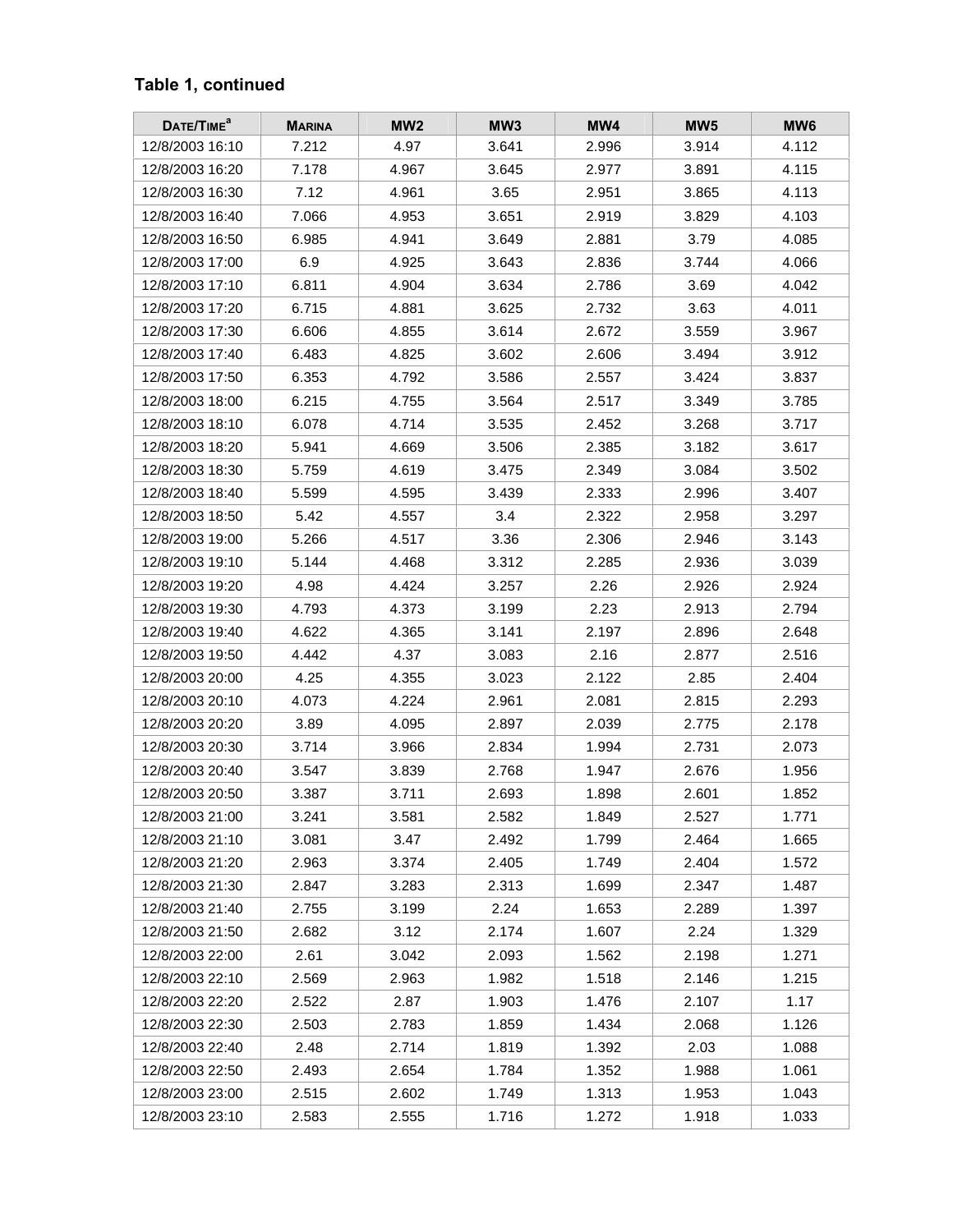### **Table 1, continued**

| DATE/TIME <sup>a</sup> | <b>MARINA</b> | MW <sub>2</sub> | MW <sub>3</sub> | MW4   | MW <sub>5</sub> | MW <sub>6</sub> |
|------------------------|---------------|-----------------|-----------------|-------|-----------------|-----------------|
| 12/8/2003 23:20        | 2.614         | 2.517           | 1.682           | 1.236 | 1.886           | 1.031           |
| 12/8/2003 23:30        | 2.716         | 2.482           | 1.646           | 1.202 | 1.855           | 1.034           |
| 12/8/2003 23:40        | 2.793         | 2.456           | 1.604           | 1.17  | 1.827           | 1.046           |
| 12/8/2003 23:50        | 2.904         | 2.438           | 1.552           | 1.14  | 1.803           | 1.063           |
| 12/9/2003 0:00         | 3.014         | 2.424           | 1.521           | 1.111 | 1.785           | 1.087           |
| 12/9/2003 0:10         | 3.13          | 2.417           | 1.505           | 1.084 | 1.768           | 1.115           |
| 12/9/2003 0:20         | 3.265         | 2.412           | 1.498           | 1.06  | 1.756           | 1.151           |
| 12/9/2003 0:30         | 3.39          | 2.418           | 1.504           | 1.039 | 1.746           | 1.19            |
| 12/9/2003 0:40         | 3.518         | 2.434           | 1.518           | 1.019 | 1.739           | 1.234           |
| 12/9/2003 0:50         | 3.672         | 2.452           | 1.54            | 1.001 | 1.738           | 1.282           |
| 12/9/2003 1:00         | 3.848         | 2.468           | 1.559           | 0.985 | 1.738           | 1.337           |
| 12/9/2003 1:10         | 4.004         | 2.487           | 1.585           | 0.972 | 1.747           | 1.399           |
| 12/9/2003 1:20         | 4.197         | 2.518           | 1.621           | 0.962 | 1.757           | 1.461           |
| 12/9/2003 1:30         | 4.378         | 2.556           | 1.653           | 0.954 | 1.766           | 1.503           |
| 12/9/2003 1:40         | 4.566         | 2.602           | 1.681           | 0.949 | 1.781           | 1.592           |
| 12/9/2003 1:50         | 4.751         | 2.659           | 1.71            | 0.946 | 1.796           | 1.709           |
| 12/9/2003 2:00         | 4.926         | 2.723           | 1.746           | 0.948 | 1.817           | 1.787           |
| 12/9/2003 2:10         | 5.114         | 2.794           | 1.783           | 0.958 | 1.84            | 1.885           |
| 12/9/2003 2:20         | 5.297         | 2.881           | 1.824           | 0.971 | 1.867           | 2.009           |
| 12/9/2003 2:30         | 5.483         | 2.969           | 1.873           | 0.983 | 1.902           | 2.134           |
| 12/9/2003 2:40         | 5.672         | 3.046           | 1.929           | 0.996 | 1.937           | 2.254           |
| 12/9/2003 2:50         | 5.865         | 3.119           | 2.048           | 1.013 | 1.98            | 2.389           |
| 12/9/2003 3:00         | 6.055         | 3.194           | 2.138           | 1.032 | 2.024           | 2.526           |
| 12/9/2003 3:10         | 6.235         | 3.275           | 2.205           | 1.055 | 2.073           | 2.677           |
| 12/9/2003 3:20         | 6.423         | 3.36            | 2.272           | 1.081 | 2.128           | 2.775           |
| 12/9/2003 3:30         | 6.598         | 3.452           | 2.349           | 1.11  | 2.19            | 2.902           |
| 12/9/2003 3:40         | 6.742         | 3.551           | 2.44            | 1.144 | 2.251           | 3.002           |
| 12/9/2003 3:50         | 6.888         | 3.662           | 2.516           | 1.181 | 2.312           | 3.112           |
| 12/9/2003 4:00         | 7.011         | 3.764           | 2.604           | 1.22  | 2.375           | 3.265           |
| 12/9/2003 4:10         | 7.164         | 3.864           | 2.697           | 1.262 | 2.563           | 3.35            |
| 12/9/2003 4:20         | 7.279         | 3.96            | 2.762           | 1.306 | 3.03            | 3.434           |
| 12/9/2003 4:30         | 7.407         | 4.056           | 2.818           | 1.352 | 3.162           | 3.497           |
| 12/9/2003 4:40         | 7.506         | 4.149           | 2.875           | 1.4   | 3.269           | 3.581           |
| 12/9/2003 4:50         | 7.598         | 4.236           | 2.934           | 1.451 | 3.382           | 3.658           |
| 12/9/2003 5:00         | 7.685         | 4.321           | 2.993           | 1.603 | 3.498           | 3.729           |
| 12/9/2003 5:10         | 7.757         | 4.491           | 3.053           | 2.505 | 3.606           | 3.789           |
| 12/9/2003 5:20         | 7.833         | 4.516           | 3.114           | 2.75  | 3.698           | 3.849           |
| 12/9/2003 5:30         | 7.916         | 4.569           | 3.172           | 2.853 | 3.795           | 3.941           |
| 12/9/2003 5:40         | 7.945         | 4.621           | 3.23            | 2.95  | 3.891           | 3.99            |
| 12/9/2003 5:50         | 7.985         | 4.671           | 3.285           | 3.041 | 3.977           | 4.043           |
| 12/9/2003 6:00         | 8.012         | 4.718           | 3.335           | 3.129 | 4.052           | 4.089           |
| 12/9/2003 6:10         | 8.038         | 4.764           | 3.379           | 3.206 | 4.12            | 4.133           |
| 12/9/2003 6:20         | 8.045         | 4.803           | 3.42            | 3.278 | 4.18            | 4.173           |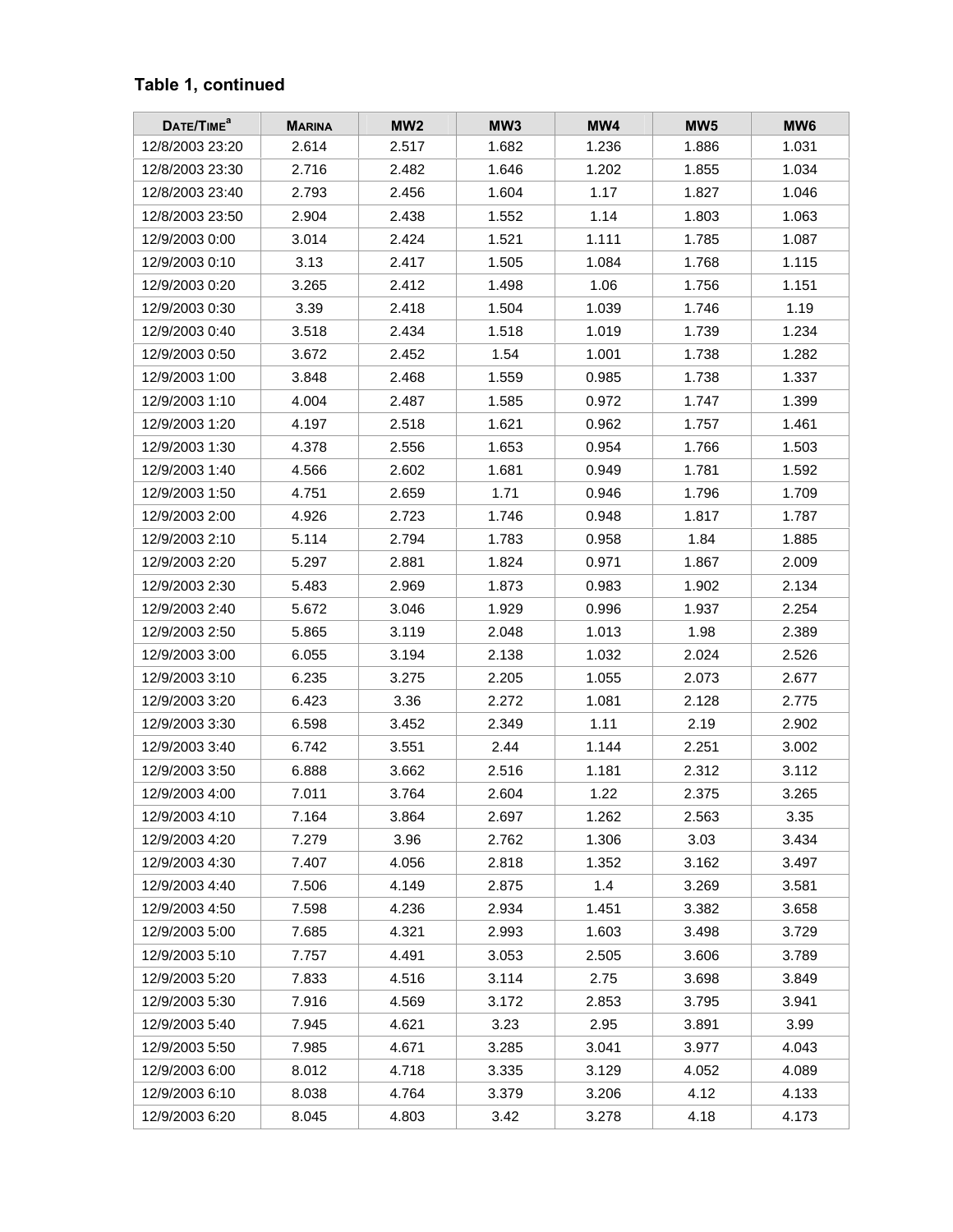### **Table 1, continued**

| DATE/TIME <sup>a</sup> | <b>MARINA</b> | MW <sub>2</sub> | MW3   | MW4   | MW <sub>5</sub> | MW <sub>6</sub> |
|------------------------|---------------|-----------------|-------|-------|-----------------|-----------------|
| 12/9/2003 6:30         | 8.045         | 4.842           | 3.458 | 3.343 | 4.241           | 4.212           |
| 12/9/2003 6:40         | 8.043         | 4.874           | 3.495 | 3.397 | 4.297           | 4.248           |
| 12/9/2003 6:50         | 8.021         | 4.904           | 3.529 | 3.443 | 4.341           | 4.277           |
| 12/9/2003 7:00         | 8.014         | 4.932           | 3.56  | 3.48  | 4.417           | 4.307           |
| 12/9/2003 7:10         | 7.984         | 4.958           | 3.586 | 3.508 | 4.457           | 4.331           |
| 12/9/2003 7:20         | 7.954         | 4.98            | 3.607 | 3.53  | 4.477           | 4.353           |
| 12/9/2003 7:30         | 7.903         | 4.999           | 3.626 | 3.545 | 4.485           | 4.369           |
| 12/9/2003 7:40         | 7.86          | 5.013           | 3.644 | 3.552 | 4.486           | 4.38            |
| 12/9/2003 7:50         | 7.822         | 5.027           | 3.656 | 3.553 | 4.483           | 4.389           |
| 12/9/2003 8:00         | 7.785         | 5.037           | 3.668 | 3.54  | 4.466           | 4.392           |
| 12/9/2003 8:10         | 7.712         | 5.045           | 3.678 | 3.512 | 4.434           | 4.391           |
| 12/9/2003 8:20         | 7.656         | 5.051           | 3.684 | 3.479 | 4.405           | 4.384           |
| 12/9/2003 8:30         | 7.603         | 5.055           | 3.688 | 3.442 | 4.366           | 4.372           |
| 12/9/2003 8:40         | 7.539         | 5.056           | 3.692 | 3.403 | 4.326           | 4.358           |
| 12/9/2003 8:50         | 7.466         | 5.053           | 3.692 | 3.358 | 4.277           | 4.342           |
| 12/9/2003 9:00         | 7.377         | 5.046           | 3.688 | 3.309 | 4.22            | 4.323           |
| 12/9/2003 9:10         | 7.304         | 5.036           | 3.683 | 3.256 | 4.165           | 4.301           |
| 12/9/2003 9:20         | 7.225         | 5.025           | 3.676 | 3.201 | 4.112           | 4.277           |
| 12/9/2003 9:30         | 7.153         | 5.009           | 3.671 | 3.144 | 4.049           | 4.251           |
| 12/9/2003 9:40         | 7.07          | 4.995           | 3.663 | 3.086 | 3.989           | 4.223           |
| 12/9/2003 9:50         | 6.988         | 4.98            | 3.654 | 3.027 | 3.926           | 4.187           |
| 12/9/2003 10:00        | 6.916         | 4.965           | 3.645 | 2.966 | 3.863           | 4.149           |
| 12/9/2003 10:10        | 6.832         | 4.947           | 3.631 | 2.903 | 3.795           | 4.108           |
| 12/9/2003 10:20        | 6.75          | 4.929           | 3.615 | 2.84  | 3.728           | 4.062           |
| 12/9/2003 10:30        | 6.691         | 4.91            | 3.6   | 2.779 | 3.664           | 4.017           |
| 12/9/2003 10:40        | 6.634         | 4.89            | 3.584 | 2.719 | 3.598           | 3.966           |
| 12/9/2003 10:50        | 6.585         | 4.869           | 3.565 | 2.658 | 3.534           | 3.913           |
| 12/9/2003 11:00        | 6.53          | 4.849           | 3.547 | 2.6   | 3.479           | 3.857           |
| 12/9/2003 11:10        | 6.479         | 4.829           | 3.528 | 2.559 | 3.423           | 3.81            |
| 12/9/2003 11:20        | 6.461         | 4.81            | 3.511 | 2.531 | 3.374           | 3.78            |

a For reporting purposes only every 10th minute is presented.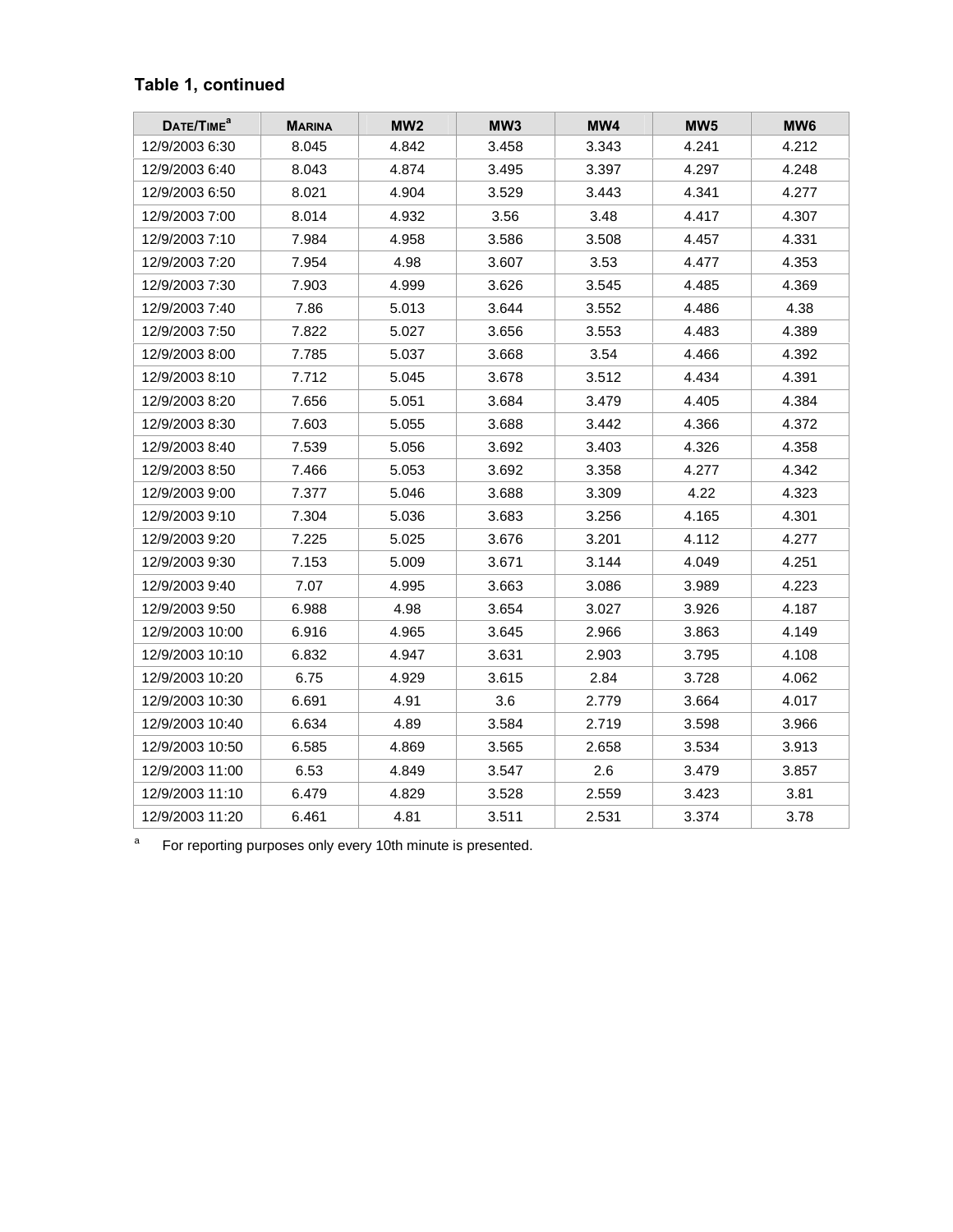# **Table 2. Monitoring levels converted to MLLW**

| Feet of Water $=$                                              | 2.307 x PSIG |               |         |                 |       |                 |                 |
|----------------------------------------------------------------|--------------|---------------|---------|-----------------|-------|-----------------|-----------------|
| Reference:                                                     | NOS-MLLW     |               |         |                 |       |                 |                 |
|                                                                |              |               |         |                 |       |                 |                 |
|                                                                |              | <b>MARINA</b> | MW2     | MW <sub>3</sub> | MW4   | MW <sub>5</sub> | MW <sub>6</sub> |
| Well Elevation (ft):                                           |              | tidal         | 15.80   | 16.74           | 17.83 | 17.33           | 16.38           |
| Pressure sensor inlet depth<br>below top of casing (TOC) (ft): |              | N/A           | 16.05   | 13.70           | 13.96 | 15.10           | 15.19           |
| Ground elev - TOC (ft):                                        |              | N/A           | 0.35    | 0.28            | 0.28  | 0.26            | 0.21            |
| Pressure sensor Elevation:                                     |              | $-6.73$       | $-0.25$ | 3.04            | 3.87  | 2.23            | 1.20            |
| Minimum                                                        |              | $-1.01$       | 5.31    | 6.49            | 6.05  | 6.23            | 3.57            |
| Maximum                                                        |              | 11.90         | 11.41   | 11.56           | 12.07 | 12.58           | 11.33           |
| Tidal range                                                    |              | 12.91         | 6.10    | 5.06            | 6.02  | 6.34            | 7.76            |

#### **Converted Readings:**

| <b>DATE/TIME</b> | <b>ELAPSED</b><br>TIME (min) <sup>a</sup> | <b>MARINA</b> | MW <sub>2</sub> | MW <sub>3</sub> | MW4   | MW <sub>5</sub> | MW <sub>6</sub> |
|------------------|-------------------------------------------|---------------|-----------------|-----------------|-------|-----------------|-----------------|
| 12/8/2003 11:30  | $\Omega$                                  | 7.93          | 10.68           | 11.03           | 9.26  | 9.39            | 9.49            |
| 12/8/2003 11:40  | 10                                        | 7.95          | 10.67           | 11.00           | 9.26  | 9.34            | 9.47            |
| 12/8/2003 11:50  | 20                                        | 7.98          | 10.66           | 10.98           | 9.26  | 9.31            | 9.46            |
| 12/8/2003 12:00  | 30                                        | 8.08          | 10.65           | 10.96           | 9.26  | 9.31            | 9.47            |
| 12/8/2003 12:10  | 40                                        | 8.15          | 10.64           | 10.95           | 9.26  | 9.34            | 9.48            |
| 12/8/2003 12:20  | 50                                        | 8.26          | 10.63           | 10.93           | 9.27  | 9.39            | 9.51            |
| 12/8/2003 12:30  | 60                                        | 8.36          | 10.64           | 10.93           | 9.29  | 9.45            | 9.55            |
| 12/8/2003 12:40  | 70                                        | 8.45          | 10.64           | 10.93           | 9.30  | 9.53            | 9.59            |
| 12/8/2003 12:50  | 80                                        | 8.58          | 10.66           | 10.94           | 9.31  | 9.61            | 9.63            |
| 12/8/2003 13:00  | 90                                        | 8.70          | 10.69           | 10.96           | 9.33  | 9.69            | 9.68            |
| 12/8/2003 13:10  | 100                                       | 8.81          | 10.72           | 10.97           | 9.38  | 9.78            | 9.73            |
| 12/8/2003 13:20  | 110                                       | 8.93          | 10.75           | 10.99           | 9.46  | 9.89            | 9.79            |
| 12/8/2003 13:30  | 120                                       | 9.04          | 10.78           | 11.01           | 9.55  | 10.02           | 9.84            |
| 12/8/2003 13:40  | 130                                       | 9.13          | 10.81           | 11.03           | 9.64  | 10.15           | 9.91            |
| 12/8/2003 13:50  | 140                                       | 9.24          | 10.84           | 11.05           | 9.74  | 10.27           | 9.97            |
| 12/8/2003 14:00  | 150                                       | 9.36          | 10.88           | 11.07           | 9.87  | 10.37           | 10.02           |
| 12/8/2003 14:10  | 160                                       | 9.48          | 10.91           | 11.10           | 9.97  | 10.48           | 10.09           |
| 12/8/2003 14:20  | 170                                       | 9.59          | 10.95           | 11.14           | 10.08 | 10.58           | 10.17           |
| 12/8/2003 14:30  | 180                                       | 9.66          | 10.99           | 11.16           | 10.17 | 10.67           | 10.27           |
| 12/8/2003 14:40  | 190                                       | 9.75          | 11.02           | 11.20           | 10.27 | 10.77           | 10.32           |
| 12/8/2003 14:50  | 200                                       | 9.84          | 11.06           | 11.23           | 10.37 | 10.86           | 10.38           |
| 12/8/2003 15:00  | 210                                       | 9.91          | 11.09           | 11.26           | 10.46 | 10.94           | 10.43           |
| 12/8/2003 15:10  | 220                                       | 9.95          | 11.11           | 11.30           | 10.54 | 11.02           | 10.48           |
| 12/8/2003 15:20  | 230                                       | 10.00         | 11.14           | 11.32           | 10.62 | 11.10           | 10.53           |
| 12/8/2003 15:30  | 240                                       | 10.03         | 11.17           | 11.35           | 10.69 | 11.17           | 10.57           |
| 12/8/2003 15:40  | 250                                       | 10.04         | 11.19           | 11.38           | 10.75 | 11.23           | 10.61           |
| 12/8/2003 15:50  | 260                                       | 10.04         | 11.20           | 11.40           | 10.79 | 11.26           | 10.64           |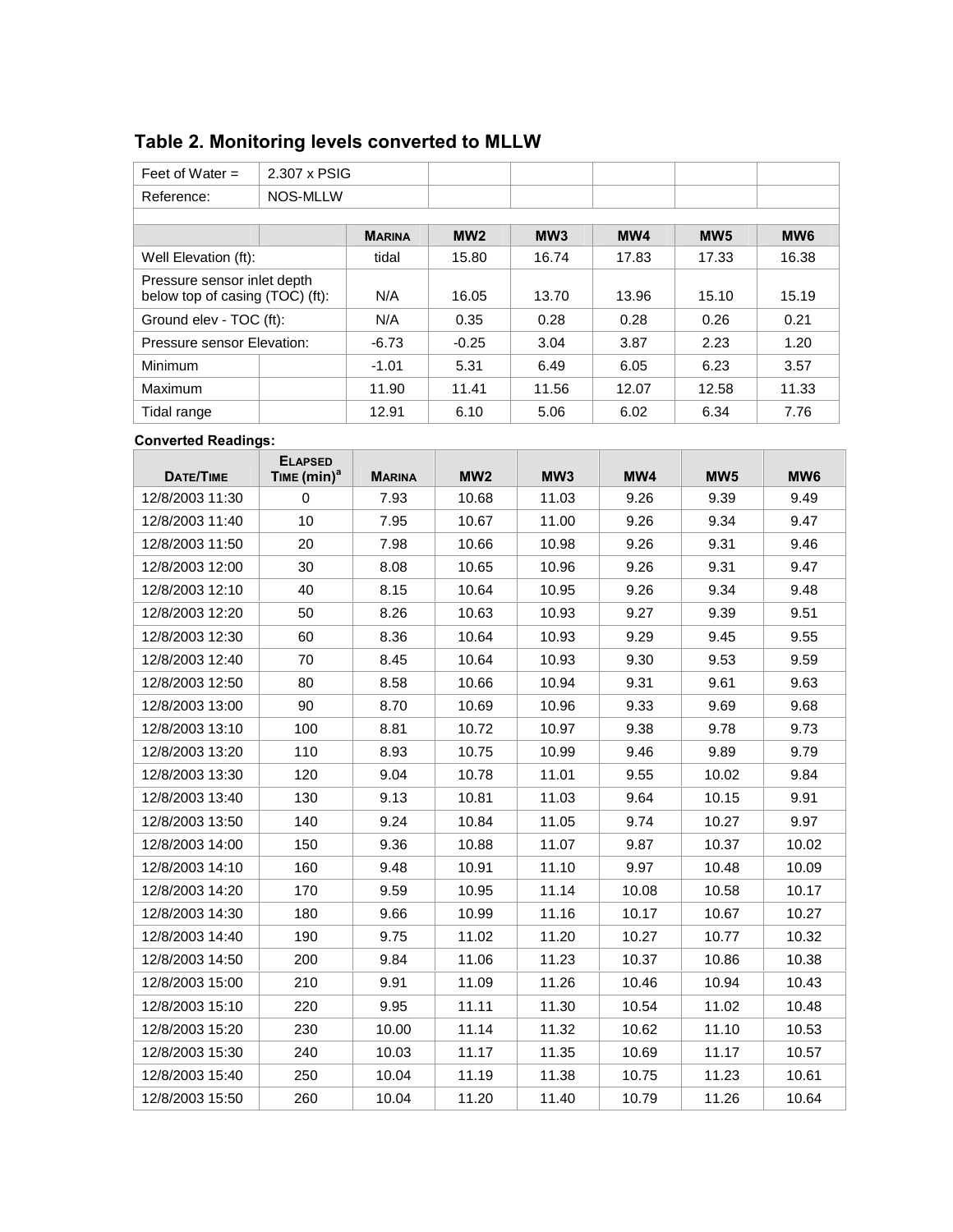| DATE/TIME       | <b>ELAPSED</b><br>TIME $(min)^a$ | <b>MARINA</b> | MW <sub>2</sub> | MW <sub>3</sub> | MW4   | MW <sub>5</sub> | MW <sub>6</sub> |
|-----------------|----------------------------------|---------------|-----------------|-----------------|-------|-----------------|-----------------|
| 12/8/2003 16:00 | 270                              | 10.00         | 11.21           | 11.42           | 10.80 | 11.27           | 10.66           |
| 12/8/2003 16:10 | 280                              | 9.91          | 11.21           | 11.44           | 10.78 | 11.26           | 10.68           |
| 12/8/2003 16:20 | 290                              | 9.83          | 11.20           | 11.44           | 10.74 | 11.20           | 10.69           |
| 12/8/2003 16:30 | 300                              | 9.70          | 11.19           | 11.46           | 10.68 | 11.14           | 10.68           |
| 12/8/2003 16:40 | 310                              | 9.57          | 11.17           | 11.46           | 10.61 | 11.06           | 10.66           |
| 12/8/2003 16:50 | 320                              | 9.38          | 11.14           | 11.45           | 10.52 | 10.97           | 10.62           |
| 12/8/2003 17:00 | 330                              | 9.19          | 11.11           | 11.44           | 10.41 | 10.86           | 10.58           |
| 12/8/2003 17:10 | 340                              | 8.98          | 11.06           | 11.42           | 10.30 | 10.74           | 10.52           |
| 12/8/2003 17:20 | 350                              | 8.76          | 11.01           | 11.40           | 10.17 | 10.60           | 10.45           |
| 12/8/2003 17:30 | 360                              | 8.51          | 10.95           | 11.37           | 10.04 | 10.44           | 10.35           |
| 12/8/2003 17:40 | 370                              | 8.23          | 10.88           | 11.35           | 9.88  | 10.29           | 10.22           |
| 12/8/2003 17:50 | 380                              | 7.93          | 10.80           | 11.31           | 9.77  | 10.13           | 10.05           |
| 12/8/2003 18:00 | 390                              | 7.61          | 10.72           | 11.26           | 9.68  | 9.95            | 9.93            |
| 12/8/2003 18:10 | 400                              | 7.29          | 10.62           | 11.19           | 9.53  | 9.77            | 9.77            |
| 12/8/2003 18:11 | 401                              | 7.26          | 10.61           | 11.18           | 9.51  | 9.75            | 9.75            |
| 12/8/2003 18:20 | 410                              | 6.98          | 10.52           | 11.12           | 9.37  | 9.57            | 9.54            |
| 12/8/2003 18:30 | 420                              | 6.56          | 10.40           | 11.05           | 9.29  | 9.34            | 9.27            |
| 12/8/2003 18:40 | 430                              | 6.19          | 10.35           | 10.97           | 9.25  | 9.14            | 9.06            |
| 12/8/2003 18:50 | 440                              | 5.77          | 10.26           | 10.88           | 9.23  | 9.05            | 8.80            |
| 12/8/2003 19:00 | 450                              | 5.42          | 10.17           | 10.79           | 9.19  | 9.02            | 8.45            |
| 12/8/2003 19:10 | 460                              | 5.14          | 10.05           | 10.68           | 9.14  | 9.00            | 8.21            |
| 12/8/2003 19:20 | 470                              | 4.76          | 9.95            | 10.55           | 9.09  | 8.98            | 7.94            |
| 12/8/2003 19:30 | 480                              | 4.33          | 9.83            | 10.42           | 9.02  | 8.95            | 7.64            |
| 12/8/2003 19:40 | 490                              | 3.93          | 9.82            | 10.28           | 8.94  | 8.91            | 7.30            |
| 12/8/2003 19:50 | 500                              | 3.52          | 9.83            | 10.15           | 8.85  | 8.86            | 7.00            |
| 12/8/2003 20:00 | 510                              | 3.07          | 9.79            | 10.01           | 8.77  | 8.80            | 6.74            |
| 12/8/2003 20:10 | 520                              | 2.67          | 9.49            | 9.87            | 8.67  | 8.72            | 6.49            |
| 12/8/2003 20:20 | 530                              | 2.24          | 9.19            | 9.72            | 8.58  | 8.63            | 6.22            |
| 12/8/2003 20:30 | 540                              | 1.84          | 8.90            | 9.57            | 8.47  | 8.53            | 5.98            |
| 12/8/2003 20:40 | 550                              | 1.45          | 8.60            | 9.42            | 8.36  | 8.40            | 5.71            |
| 12/8/2003 20:50 | 560                              | 1.08          | 8.31            | 9.25            | 8.25  | 8.23            | 5.47            |
| 12/8/2003 21:00 | 570                              | 0.75          | 8.01            | 8.99            | 8.14  | 8.06            | 5.28            |
| 12/8/2003 21:10 | 580                              | 0.38          | 7.75            | 8.78            | 8.02  | 7.91            | 5.04            |
| 12/8/2003 21:20 | 590                              | 0.11          | 7.53            | 8.58            | 7.91  | 7.77            | 4.82            |
| 12/8/2003 21:30 | 600                              | $-0.16$       | 7.32            | 8.37            | 7.79  | 7.64            | 4.63            |
| 12/8/2003 21:40 | 610                              | $-0.37$       | 7.13            | 8.20            | 7.69  | 7.51            | 4.42            |
| 12/8/2003 21:50 | 620                              | $-0.54$       | 6.94            | 8.05            | 7.58  | 7.39            | 4.26            |
| 12/8/2003 22:00 | 630                              | $-0.71$       | 6.76            | 7.86            | 7.48  | 7.30            | 4.13            |
| 12/8/2003 22:10 | 640                              | $-0.80$       | 6.58            | 7.61            | 7.37  | 7.18            | 4.00            |
| 12/8/2003 22:20 | 650                              | $-0.91$       | 6.37            | 7.43            | 7.28  | 7.09            | 3.90            |
| 12/8/2003 22:30 | 660                              | $-0.96$       | 6.17            | 7.32            | 7.18  | 7.00            | 3.79            |
| 12/8/2003 22:40 | 670                              | $-1.01$       | 6.01            | 7.23            | 7.08  | 6.91            | 3.71            |

### **Table 2, continued**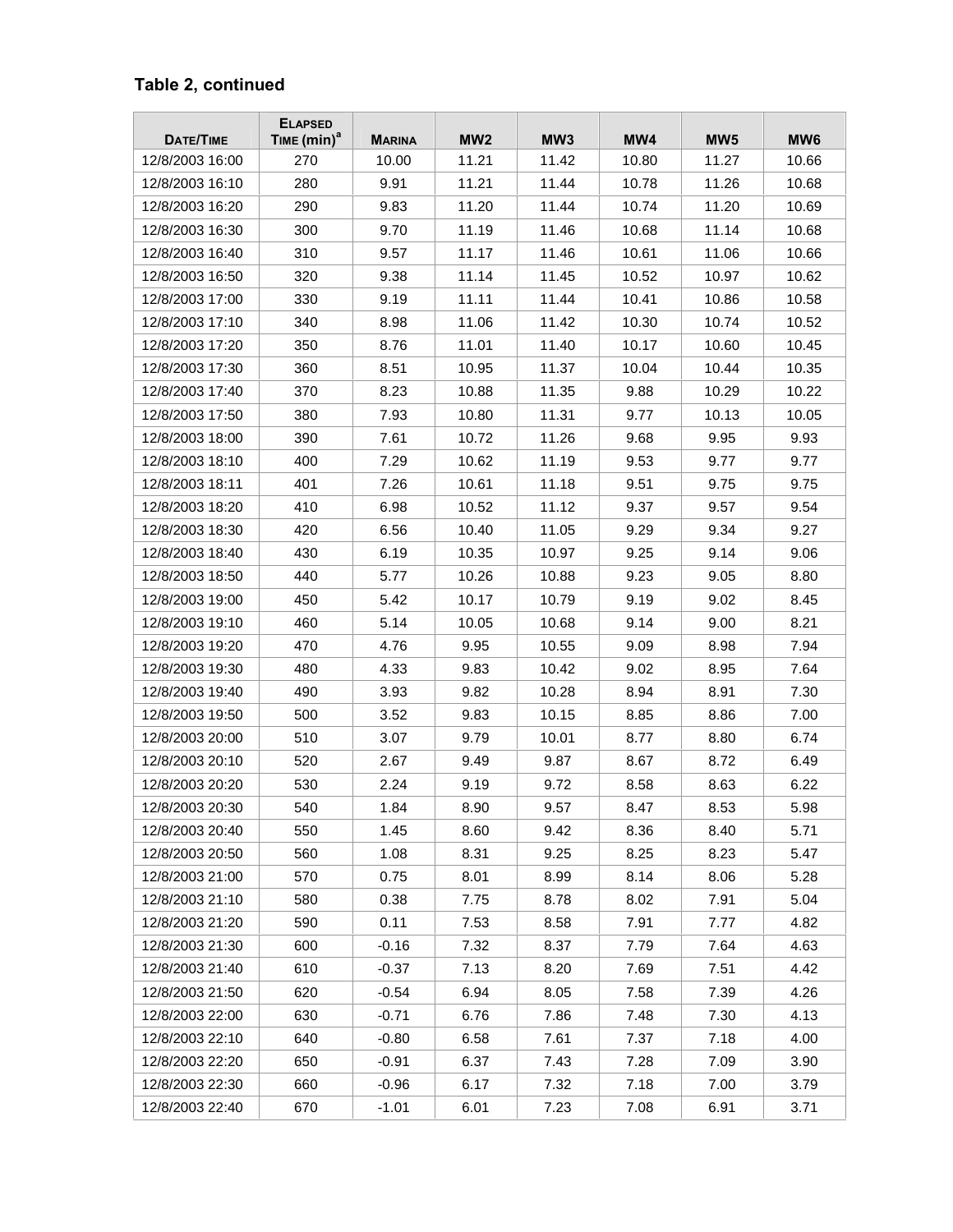| DATE/TIME       | <b>ELAPSED</b><br>TIME $(min)^a$ | <b>MARINA</b> | MW <sub>2</sub> | MW <sub>3</sub> | MW4   | MW <sub>5</sub> | MW <sub>6</sub> |
|-----------------|----------------------------------|---------------|-----------------|-----------------|-------|-----------------|-----------------|
| 12/8/2003 22:50 | 680                              | $-0.98$       | 5.87            | 7.15            | 6.99  | 6.81            | 3.64            |
| 12/8/2003 23:00 | 690                              | $-0.93$       | 5.75            | 7.07            | 6.90  | 6.73            | 3.60            |
| 12/8/2003 23:10 | 700                              | $-0.77$       | 5.64            | 6.99            | 6.81  | 6.65            | 3.58            |
| 12/8/2003 23:20 | 710                              | $-0.70$       | 5.55            | 6.92            | 6.72  | 6.58            | 3.57            |
| 12/8/2003 23:30 | 720                              | $-0.46$       | 5.47            | 6.83            | 6.64  | 6.51            | 3.58            |
| 12/8/2003 23:40 | 730                              | $-0.29$       | 5.41            | 6.74            | 6.57  | 6.44            | 3.61            |
| 12/8/2003 23:50 | 740                              | $-0.03$       | 5.37            | 6.62            | 6.50  | 6.39            | 3.65            |
| 12/9/2003 0:00  | 750                              | 0.22          | 5.34            | 6.54            | 6.43  | 6.34            | 3.70            |
| 12/9/2003 0:10  | 760                              | 0.49          | 5.32            | 6.51            | 6.37  | 6.30            | 3.77            |
| 12/9/2003 0:20  | 770                              | 0.80          | 5.31            | 6.49            | 6.32  | 6.28            | 3.85            |
| 12/9/2003 0:30  | 780                              | 1.09          | 5.32            | 6.51            | 6.27  | 6.25            | 3.94            |
| 12/9/2003 0:40  | 790                              | 1.39          | 5.36            | 6.54            | 6.22  | 6.24            | 4.04            |
| 12/9/2003 0:50  | 800                              | 1.74          | 5.40            | 6.59            | 6.18  | 6.24            | 4.15            |
| 12/9/2003 1:00  | 810                              | 2.15          | 5.44            | 6.63            | 6.14  | 6.24            | 4.28            |
| 12/9/2003 1:10  | 820                              | 2.51          | 5.48            | 6.69            | 6.11  | 6.26            | 4.42            |
| 12/9/2003 1:20  | 830                              | 2.95          | 5.55            | 6.78            | 6.09  | 6.28            | 4.57            |
| 12/9/2003 1:30  | 840                              | 3.37          | 5.64            | 6.85            | 6.07  | 6.30            | 4.66            |
| 12/9/2003 1:40  | 850                              | 3.80          | 5.75            | 6.91            | 6.06  | 6.33            | 4.87            |
| 12/9/2003 1:50  | 860                              | 4.23          | 5.88            | 6.98            | 6.05  | 6.37            | 5.14            |
| 12/9/2003 2:00  | 870                              | 4.63          | 6.03            | 7.06            | 6.06  | 6.42            | 5.32            |
| 12/9/2003 2:10  | 880                              | 5.07          | 6.19            | 7.15            | 6.08  | 6.47            | 5.54            |
| 12/9/2003 2:20  | 890                              | 5.49          | 6.39            | 7.24            | 6.11  | 6.53            | 5.83            |
| 12/9/2003 2:30  | 900                              | 5.92          | 6.60            | 7.36            | 6.14  | 6.61            | 6.12            |
| 12/9/2003 2:40  | 910                              | 6.36          | 6.77            | 7.49            | 6.17  | 6.69            | 6.40            |
| 12/9/2003 2:50  | 920                              | 6.80          | 6.94            | 7.76            | 6.21  | 6.79            | 6.71            |
| 12/9/2003 3:00  | 930                              | 7.24          | 7.11            | 7.97            | 6.25  | 6.90            | 7.02            |
| 12/9/2003 3:10  | 940                              | 7.65          | 7.30            | 8.12            | 6.31  | 7.01            | 7.37            |
| 12/9/2003 3:20  | 950                              | 8.09          | 7.50            | 8.28            | 6.37  | 7.14            | 7.60            |
| 12/9/2003 3:30  | 960                              | 8.49          | 7.71            | 8.45            | 6.43  | 7.28            | 7.89            |
| 12/9/2003 3:40  | 970                              | 8.82          | 7.94            | 8.66            | 6.51  | 7.42            | 8.12            |
| 12/9/2003 3:50  | 980                              | 9.16          | 8.19            | 8.84            | 6.60  | 7.56            | 8.38            |
| 12/9/2003 4:00  | 990                              | 9.44          | 8.43            | 9.04            | 6.69  | 7.70            | 8.73            |
| 12/9/2003 4:10  | 1000                             | 9.80          | 8.66            | 9.26            | 6.78  | 8.14            | 8.92            |
| 12/9/2003 4:20  | 1010                             | 10.06         | 8.88            | 9.41            | 6.88  | 9.22            | 9.12            |
| 12/9/2003 4:30  | 1020                             | 10.36         | 9.10            | 9.54            | 6.99  | 9.52            | 9.26            |
| 12/9/2003 4:40  | 1030                             | 10.59         | 9.32            | 9.67            | 7.10  | 9.77            | 9.46            |
| 12/9/2003 4:50  | 1040                             | 10.80         | 9.52            | 9.80            | 7.22  | 10.03           | 9.63            |
| 12/9/2003 5:00  | 1050                             | 11.00         | 9.71            | 9.94            | 7.57  | 10.30           | 9.80            |
| 12/9/2003 5:10  | 1060                             | 11.17         | 10.11           | 10.08           | 9.65  | 10.54           | 9.94            |
| 12/9/2003 5:20  | 1070                             | 11.34         | 10.16           | 10.22           | 10.22 | 10.76           | 10.08           |
| 12/9/2003 5:30  | 1080                             | 11.53         | 10.29           | 10.35           | 10.45 | 10.98           | 10.29           |
| 12/9/2003 5:40  | 1090                             | 11.60         | 10.41           | 10.49           | 10.68 | 11.20           | 10.40           |

### **Table 2, continued**